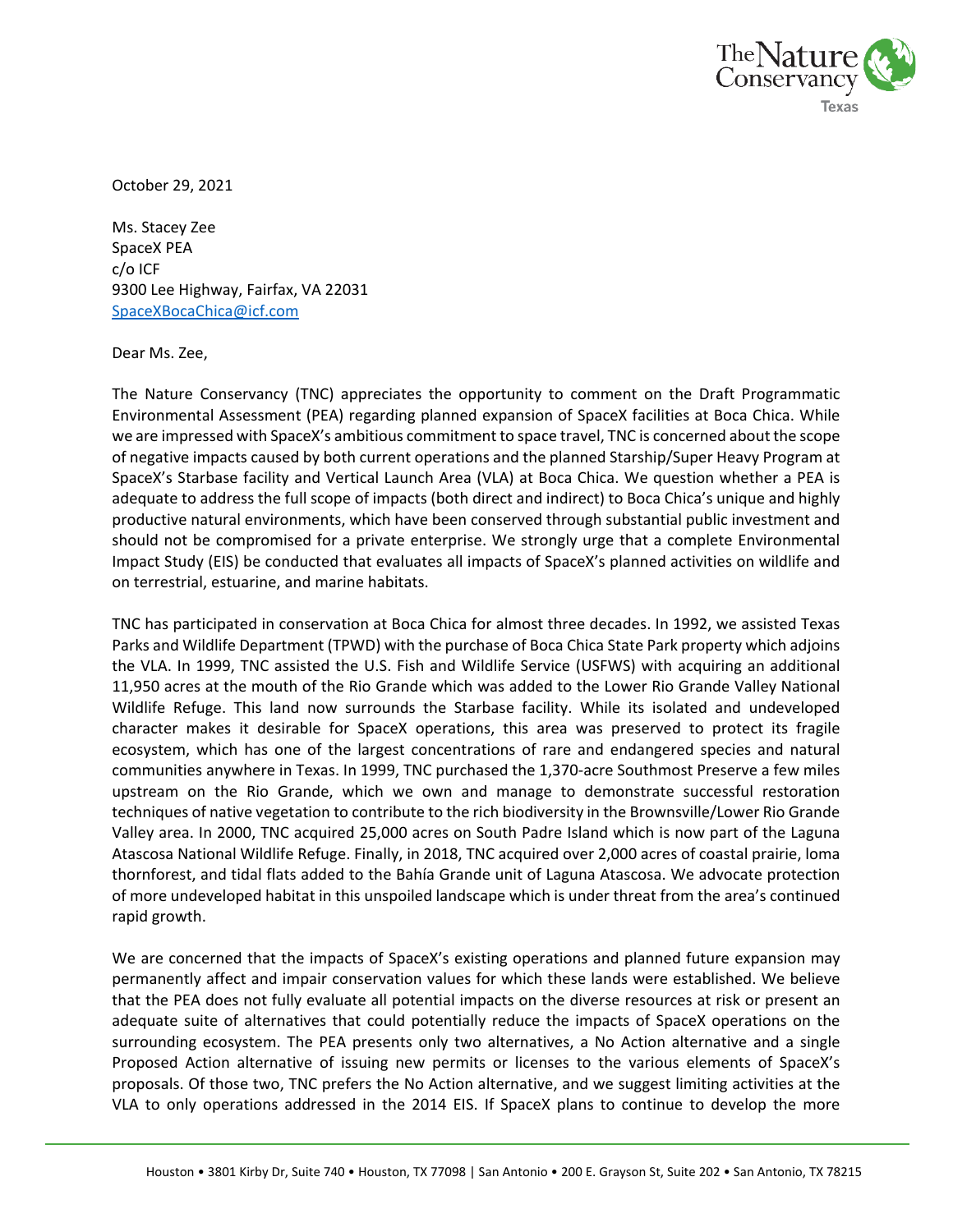Comments regarding SpaceX PEA Nature Conservancy in Texas October 28, 2021 Page 2



extensive Super Heavy/Starship Program at Boca Chica, a full accounting of direct and indirect impacts and a new Environmental Impact Study are warranted which should consider additional alternatives and recommend appropriate mitigation measures.

Boca Chica is one of the most sensitive natural areas in the state of Texas and the southwestern United States – a place where numerous species and habitats important to the public overlap and cooccur. The intersection of the Rio Grande, the region's largest river, and the Laguna Madre, the world's largest hypersaline bay system, creates a highly unusual mosaic of habitats including expansive wetlands of mud and algal wind-tidal flats, coastal prairies, Tamaulipan thornforest on clay dunes (lomas), barrier island dune grasslands, and Gulf beaches. The diversity and remoteness of these environments makes Boca Chica an important habitat for federally endangered species including piping plovers, red knots, sea turtles, and occasional ocelots and jaguarundis. The lower Laguna Madre is also vital habitat (significant at continental and hemispheric scales) for wintering waterfowl including large numbers of important game species, as well as migrating shorebirds and wintering raptors. The PEA recognizes this diversity by enumerating numerous species of greatest conservation need potentially inhabiting the project area.

TNC is concerned that the direct and, especially, indirect impacts of planned SpaceX operations on these habitats were not evaluated and cannot be fully mitigated for under the 2014 EIS. The seven-year-old EIS contemplated a very different scale of facility and activities – up to 12 launches annually of proven and tested rockets for which explosions (or "anomalies") are rare. The Federal Aviation Administration (FAA) recognizes that current operations are a substantial departure from those considered in the 2014 EIS; however, SpaceX was permitted to proceed with these operations after only completing internal programmatic reviews. Additionally, the public was not permitted to comment during the review process. Since 2014, Starbase has become a center of operations for testing rockets far more powerful than those evaluated in the original EIS; explosions have occurred and polluted wind-tidal flats with debris and potentially harmful substances. The greatly expanded scope of operations at Starbase and the VLA warrants a new and complete EIS process through which FAA and SpaceX can engage the state and federal agencies and the public in addressing concerns and mitigating ongoing impacts. In addition, the following specific items should be addressed:

- Impeding public and official access: SpaceX has proposed up to 800 hours of closures (500 for testing and 300 for debris removal) of State Highway 4, the only access road to several thousand acres of public land as well as the popular Boca Chica Beach. This is a significant increase over what was originally approved. These closures have already significantly curtailed access to parks and refuge lands, limiting accessfor land management and research – including USFWS-permitted research to assess biological changes that may result from SpaceX operations. The extent of interruption and hindrance of the refuge's ability and responsibility to access and manage their properties in accordance with their mandate constitutes a "constructive use" of Section 4(f) lands – an assertion which has been made repeatedly by the affected agencies and with which we agree.
- Loss of recreational enjoyment: The excessive closures of State Highway 4 have denied public access to a public beach. Boca Chica is frequented by local citizens, particularly Latino families with limited access to other recreational lands. The frequency of beach closures for a private enterprise is inconsistent with provisions of the Texas Open Beaches Act and the Texas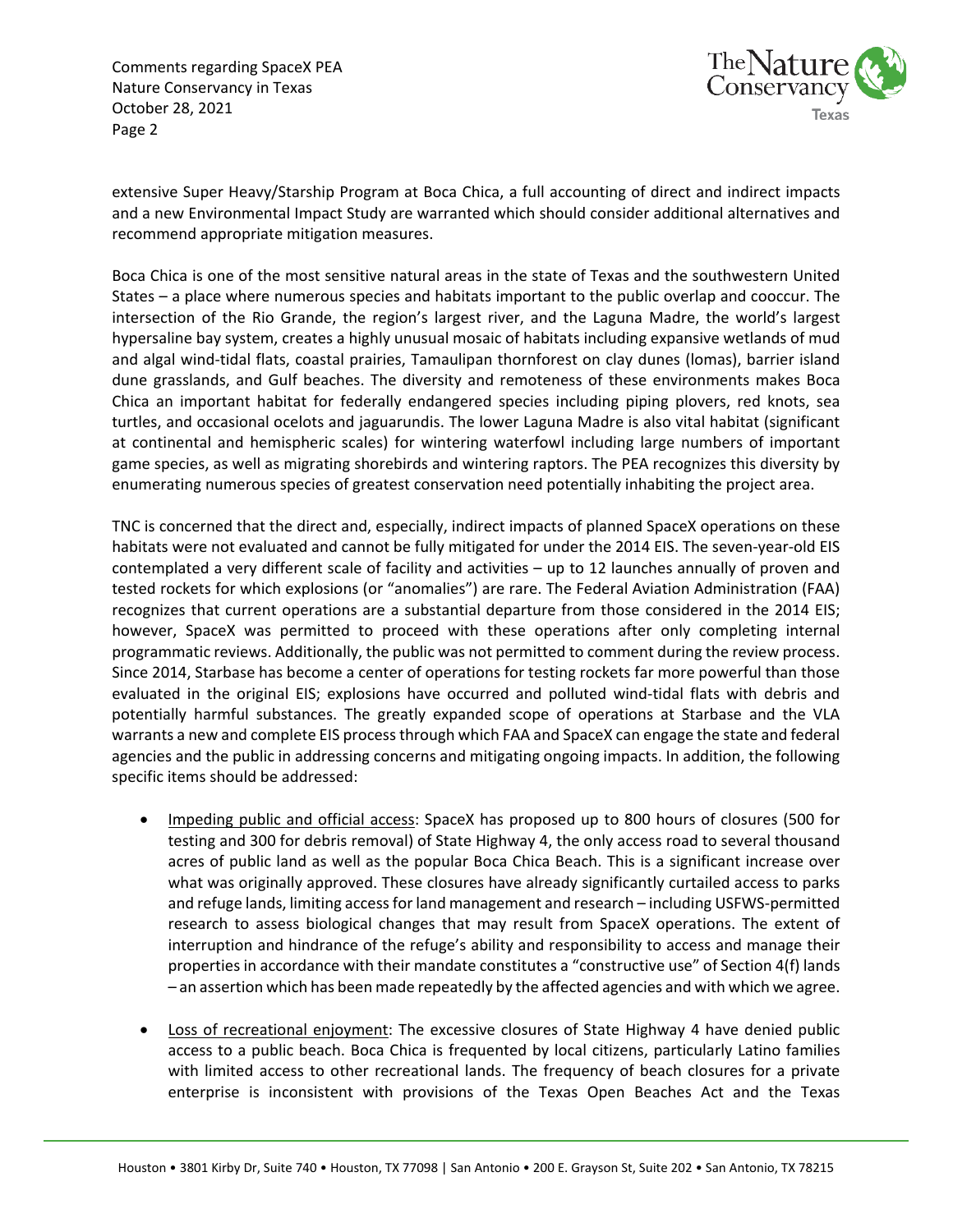

Constitution which protect Texans' right to access state-owned beaches. The analysis of alternatives proposes that local beach users can join the multitudes who visit South Padre Island. The local Boca Chica beach is more accessible to Brownsville-area citizens and much less crowded, and provides a very different, family-friendly experience than South Padre Island beaches.

- Conversion of wetlands: The PEA claims that loss of upland and wetland vegetation and habitats due to direct impacts are "self-mitigating" due to "habitat available in the Lower Rio Grande Valley." This conclusion does not adequately value the irreplaceability of habitats at Boca Chica. Mitigation for SpaceX's planned conversion of 31.6 acres of wetland and upland habitats to impervious cover must address not only direct loss of those wetlands but impacts to hydrology and morphology of surrounding habitats.
- **Environmental effects of explosions: Explosions resulting from rocket tests have impacted** resources on state-owned and federal-owned public lands and waters, both directly and through debris recovery activities. These impacts of SpaceX operations are considerably beyond what is presented in the PEA.
- Threats to federally protected species: SpaceX launches are immediately adjacent to state and federal lands set aside for protection of a number of threatened and endangered species. Some potential negative effects of launches and tests on terrestrial and estuarine habitats include noise pollution, greatly increased vehicle traffic, day and night operations, towering infrastructure, and lighting. Construction of Starbase facilities (e.g., the planned desalination plant) may additionally affect salinity and turbidity of marine habitats used by sea turtles. All these activities may negatively affect animal populations in numerous ways, including causing abandonment of habitat set aside by the public explicitly for their conservation. For example, surveys carried out by Coastal Bend Bays and Estuaries Program researchers indicate a precipitous decline in abundance of piping plovers on tidal flats surrounding SpaceX operations (2018-2021). SpaceX should work with agencies and researchers to ensure that monitoring of all listed species is conducted to accurately assess downward trends and inform mitigation actions. Mitigation for these species must match the scale of the impacts of SpaceX's operations.
- Noise impacts to wildlife: The noise addendum in the PEA associated with test and launch operations does not analyze sound level impacts. There is no analysis or even conjecture as to how noise levels will affect wildlife. Comparisons to data at Cape Canaveral may not be applicable due to the unprecedented size of Super Heavy rockets. The PEA also fails to address seismic effects on the environment, particularly to benthic communities in tidal flats. Benthic communities are key parts of food webs that sustain thousands of migrating shorebirds that pass through this ecosystem.
- Effect of carbon dioxide emissions: The project is expected to emit 47,522 metric tons of carbon dioxide per year. The PEA does not address this impact. Considering the massive emissions associated with current operations, the drastic increase in emissions expected from a major expansion of testing activities (and rocket size) warrants a thorough analysis vetted by agencies and personnel with sufficient expertise.